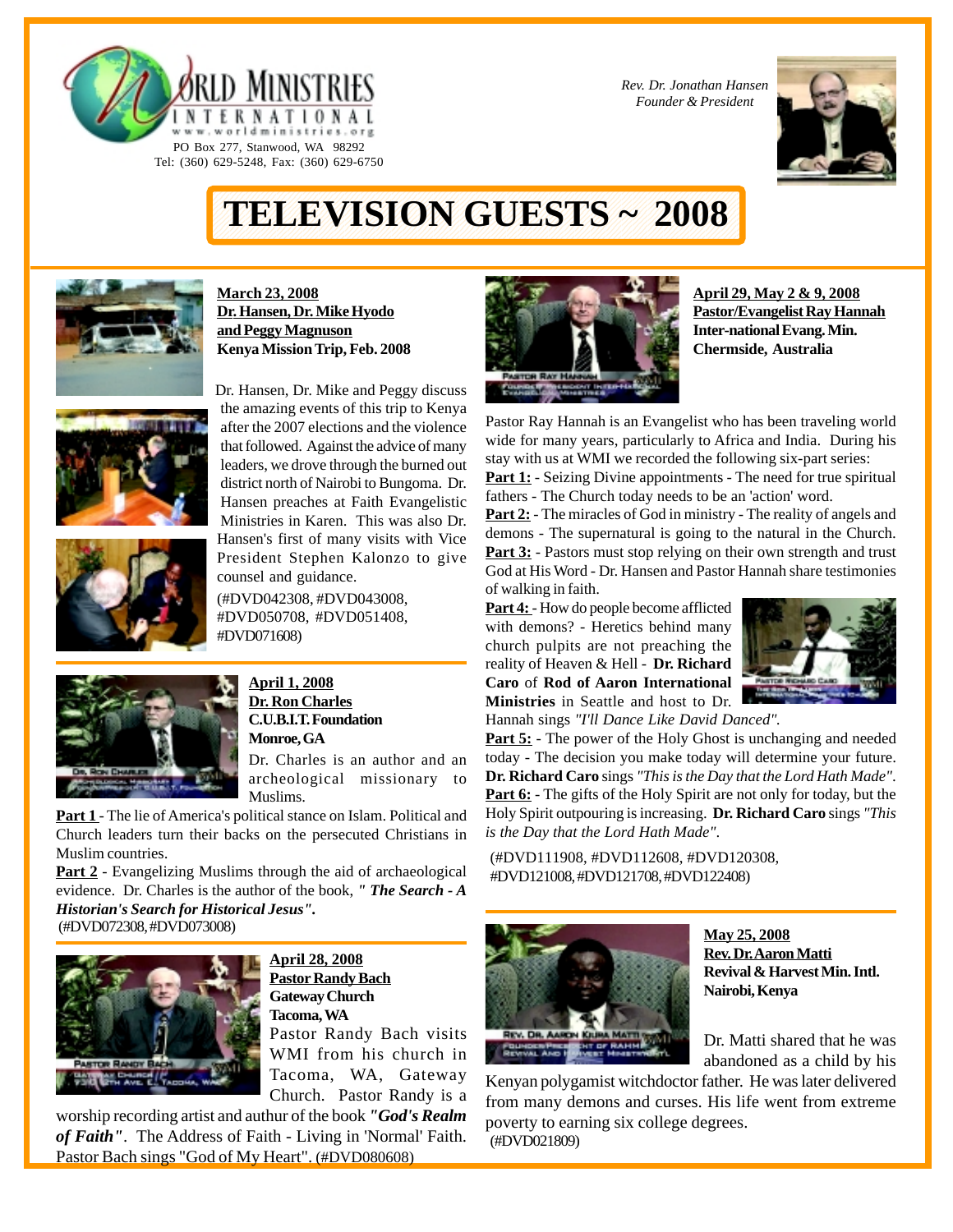

**July 1, 2008 Pastor Mark Biltz El Shaddai Ministries Puyallup, WA**

Pastor Biltz teaches on his beliefs regarding lunar and solar eclipses

and the Feast of Trumpets as he feels they warn about the beginning of the Great Tribulation.

**Part 1** - The sun, moon and stars are first for signs and warning. There is a need to be on the Biblical calendar. The Church must wake up!

**Part 2** - The Church needs to know their Hebrew roots to understand Biblical eschatology. The seeker-friendly Church must get ready for the tribulation.

(#DVD081308, #DVD082008)



**July 11 & 12, 2008 Rev. Martin Pangburn Prime Directive Ministries Dewey, AZ**

There is pastoral fear of losing their church's 501c3 status - The Church must

transform the media today - The Church must take back the airwaves - The Church is responsible for electing political leadership - Only 9% of Christians have a biblical worldview - Bishop Martin states the great need to support the "Warning" TV program on more and larger networks to get the message out - What is the American church using as their "Truth Detector?" - We are responsible for the truth we know.

(#DVD121809, #DVD010410 #DVD011110, #DVD011810)



**July 28, 2008 Mr. Jeff Simunds, Director Tower of Light Ministries Bothell, WA**

Mr. Simunds shared his testimony about how he came

out of the homosexual lifestyle and discusses the importance of fathers being in the nurturing process for their sons. Some of the following questions were addressed: Do people choose to be attracted to the same sex? Can people be cured of homosexuality? How does the change process occur? Can people involved in a homosexual lifestyle develop attractions for the opposite sex? Are people born gay? Can someone be a Christian and live in a homosexual lifestyle? How should we respond to non-Christians who are in a gay lifestyle? How can we, as Christians, help those who are struggling with same-sex attractions? How should we respond to people who say that they are Christians but live a gay lifestyle? Where can people go for help? (#DVD121409)



**July 19, 2008 Mr. Henry Gruver Joyful Sound Ministries Woodbine, IA**

Part 1 - Mr. Gruver shares his vision of Russia and China attacking America. He sees a nuclear attack and a ground invasion. He also described Russia and China's siphoning of Western Aid for arms buildup.

**Part 2** - Mr. Gruver continues with his description of the vision he saw regarding Russian and Chinese troops land on American soil with guns firing! He states we need to break the curses of the Dalai Lama on America's headwaters. (#DVD110508, #DVD111208)





**STOFAN** 



**Yisroel Stefansky Israel Support Fund Jerusalem, Israel**

**Part 1** - Mr. Stefansky is involved in anti-terrorism to help protect Israel and the West. He is also a first responder to casualty sites of bomb victims. He shares the sheer realty of a dedicated Muslim attitude toward a non-Muslim friend. **Part 2** - Mr. Stefansky shares how ill-trained our United States law enforcement is in the area of detecting terrorism. Americans need to understand the religion and mind set which drives most terrorists. (#DVD091708, #DVD092408)

**July 24, 2008 Dr. Hansen, Dr. Mike Hyodo and Peggy Magnuson Kenya Mission Trips, Feb. 2008 and May, 2008**

Dr. Hansen, Dr. Mike and Peggy come together again to discuss their amazing memories of these two trips to Kenya this year--from the grinding suffering in the refugee camps to the powerful meetings at Bishop Harrison Benson's church, Christian Fellowship Foundation, to the memorable National Day of Prayer Breakfast where Dr. Hansen and Peggy were seated with VP Kalonzo, his wife Pauline, and the Ambassador to Kenya from Zimbabwe. (#DVD042308, #DVD012809)